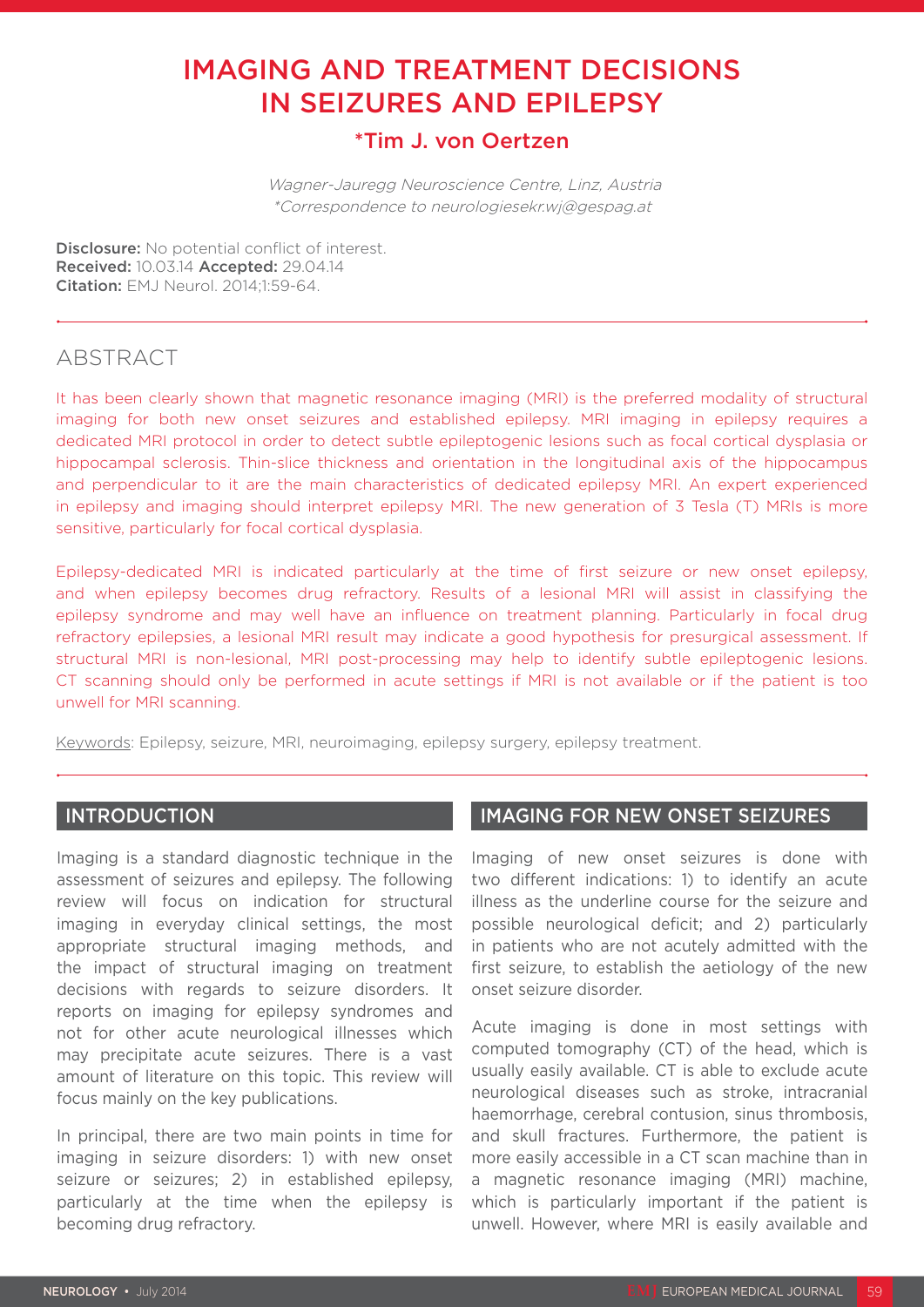safe for the patient, it is also the preferred method for brain imaging in epilepsy.

From the clinical point of view every patient with a new onset seizure, except in some childhood and juvenile epilepsies, is required to have imaging. Patients who have prolonged recovery periods after the first seizure, who present postictally with neurological deficits or signs of infection, should be imaged immediately. Patients who recover quickly, have no neurological deficit, and no signs of infection may be referred for MRI imaging in the first instance, even though this may take a few days or a couple of weeks to be performed.

#### EPILEPSY SYNDROMES AND IMAGING

Most often clinical diagnoses of epilepsy alone will not lead to the classification of the underlying epilepsy syndrome. Hence, neuroimaging is indicated in most cases of newly presenting epilepsy. It has been shown early on that MRI imaging is superior to CT imaging in epilepsy.<sup>1-3</sup> Most often MRI findings in epilepsy are focal abnormalities such as hippocampal scleroses (HS), malformations of cortical development, and especially focal cortical dysplasia, vascular malformations, tumours, both gliomas and metastasis, as well as post-traumatic scars.4-6 In generalised epilepsies there may be very complex malformations of brain development such as double cortex, extensive polymicrogyria, or pachygyria. By identifying a structural lesion in the brain, MRI is contributing to the correct classification of the epilepsy syndrome and sometimes even the seizure type.<sup>7</sup>

No imaging is required in clear cases of idiopathic generalised epilepsies such as childhood absence epilepsy (CAE) or juvenile myoclonic epilepsy (JME), if presenting with typical clinical and electroencephalography (EEG) features. However, if these patients are not seizure-free under antiepileptic medication, imaging may well be required to exclude other epilepsy syndromes mimicking idiopathic generalised epilepsy.

#### MRI in Epilepsy

With the introduction of MRI, many focal structural lesions in the brain, which were not visible in CT scan or other previously used imaging methods, became detectable. A classic example is HS, which MRI findings described early as atrophy and signal increase in the hippocampus.<sup>8,9</sup> In 1997 the International League Against Epilepsy (ILAE)

published the recommendations for neuroimaging of patients with epilepsy.<sup>10</sup> Epilepsy patients should be scanned preferably with MRI, using longitudinal relaxation time (T1) and transverse relaxation time (T2) sequences, including, if possible, a 3-dimensional T1 weighted sequence. The sequences should be at least performed in two different orientations, covering the whole brain. Slice thickness should be minimal and an expert experienced in epilepsy should report the imaging. It has been shown that standard MRI imaging of the brain is missing particularly the diagnoses of HS.<sup>11</sup> Furthermore, the comparison of a standard MRI, reported by radiologists and neuroradiologists outside of epilepsy centres, re-reported by neuroradiologists experienced in epilepsy as well as epilepsy-dedicated MRI, reported by neuroradiologists experienced in epilepsy, showed a clear advantage of epilepsydedicated MRI.5

HS was detected in <10% of standard MRI scans performed and reported outside of epilepsy centres. In contrast, the pick-up rate of HS in epilepsy-dedicated MRI and reporting picked up 100% of histologically proven HS in this group of refractory epilepsy patients undergoing epilepsy surgery. The same study showed similar but not as dramatic differences for benign tumours as well as malformations of cortical development and vascular malformations. Whilst the scan quality improved over the 3-year period of that study, quality of reporting outside of epilepsy centres did not. In the meantime, 3 Tesla (3T) MRI is widely available and has definitely led to a higher pick-up rate in focal cortical dysplasias.<sup>12,13</sup> A head-to-head comparison study between 1.5T and 3T MRI in a large population of patients with epilepsy has not been performed to date.

#### Epilepsy-Dedicated MRI

As mentioned earlier, MRI imaging is most important to detect lesions in focal epilepsy. A large proportion of focal epilepsy is originating from the temporal lobe. Hence, it is important to focus with the imaging method on the temporal lobe. Axial imaging should be performed within the longitudinal axis of the hippocampus and the coronal slices perpendicular to the longitudinal axis of the hippocampus. In particular, hippocampal and temporomesial structures are much more visible in this way of imaging as in standard MRI brain scans. Standard MRI brain scans are usually orientated in the AC-PC orientation and the hippocampus is cut in an angle of approximately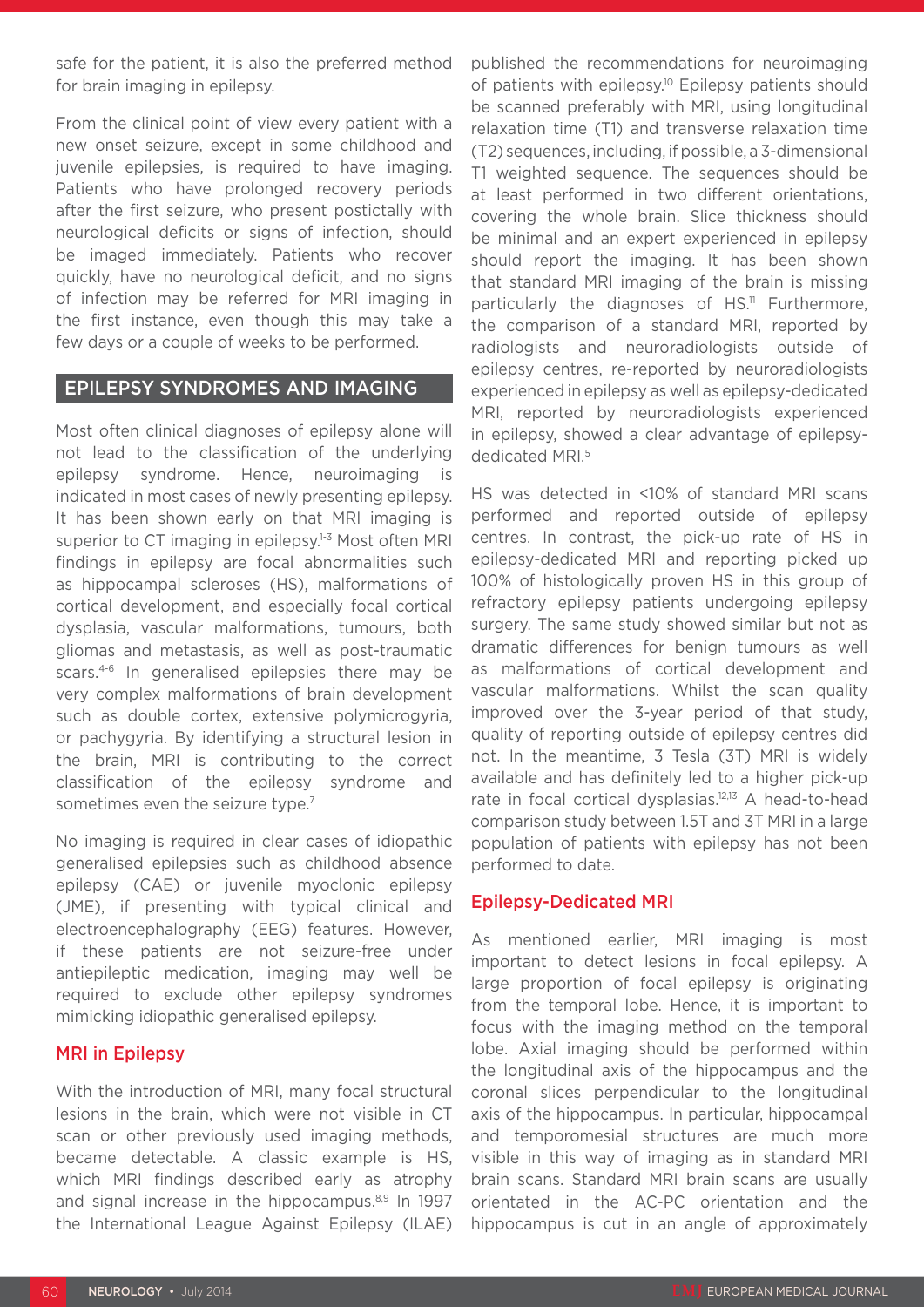45 degrees. Therefore atrophy as well as signal increases might be easily missed due to the effect of the angle. Furthermore, coronal images through the hippocampus in the temporal orientation should be acquired with thin-slice thicknesses of 2-3 mm.14 As practical advice, the coronal temporal orientated sequence should be positioned rather early in the MRI protocol, as patients are more likely to move during sequences towards the end of the examination.

#### Expected Pick-Up Rate in First Fit MRI

Experiences from first fit clinics show that, depending on the imaging and referral modality, MRI is expected to show epileptogenic lesions in between 14 and 23%.15-18 The most common epileptogenic lesion is gliosis, most often poststroke. However, about 10% of the epileptogenic lesions are HS. Malformations of cortical development, vascular malformations, and tumours are around 15% each.<sup>17</sup> Figures may vary slightly as some of the studies performed in large patient cohorts scanned all patients presented to a first fit clinic. Other groups may have a doctor's consultation first and would only image those patients who very likely had a seizure on clinical grounds. Around one-third of patients in first fit clinics may actually have suffered syncope. Furthermore, non-epileptogenic lesions, such as cerebral small vessel disease, unspecific white matter lesions, or global atrophy, are detected in almost the same quantity as epileptogenic lesions. However, the majority of scans are normal at this stage.<sup>16,17</sup>

The likelihood of detecting an epileptogenic lesion in first fit MRI scans increases with age. In a recently published study about imaging in a large first fit clinic, cohort patients over the age of 65 years were more likely to have an epileptogenic lesion than people in younger age groups, although, this difference was not statistically significant. In fact, almost one-third of the elderly patients showed epileptogenic lesions with another one-third showing non-epileptogenic lesions in MRI epilepsy imaging.17 Interestingly the same study correlated abnormal EEG results with epileptiform discharges and found that focal epileptic discharges are twice as likely to be correlated with an epileptogenic lesion than generalised or normal EEG. Non-epileptogenic lesions in MRI are slightly more likely to show epileptic discharges and generalised discharges compared to patients with normal MRI. 8% of

patients with abnormal MRI scans had discordant results in EEG abnormalities.17

## Expected Pick-Up Rate in Drug Refractory Epilepsy

The majority of studies on MRI lesions in drug refractory epilepsy are from epilepsy surgery programmes. Several studies show that around 80% of patients referred for epilepsy surgery show epileptogenic lesions.<sup>5,6,19</sup> The most frequent pathology is hippocampal or amygdala sclerosis. Furthermore, benign long-term epilepsy associated tumours (LEATs), with mixed cystic and solid components as well as with predominant solid components, malformation tumours, and other low-grade gliomas, are the second largest group with around 17%. Malformations of cortical development, particularly focal cortical dysplasias including balloon cells and tuberous sclerosis, are - with around 15% - the third largest group of epileptogenic lesions in this cohort of patients. Malformations of cortical development such as nodular heterotopia, subcortical band heterotopia, polymicrogyria, and complex brain malformations are included in this group as well. The fourth largest group - with around 13% of all epileptogenic lesions - includes scars of post-traumatic, postischaemic, post-haemorrhagic, post-infectious origin, and ulegyria. Rarer aetiologies are oligodendrogliomas, oligoastrocytomas, or highgrade gliomas or meningiomas. Encephalitis including limbic encephalitis and Rasmussen's encephalitis is accounting for <2% of all scans with epileptogenic lesions. Around 6% are down to vascular malformations, with almost 5% alone for cavernomas. However, associated DVAs, arteriovenous malformation, or pial angiomatosis are included in this category as well. Extremely rare cases are hemimegalencephaly, hypothalamic hamartoma, or epidermoid cyst.<sup>19</sup> It has to be emphasised that, particularly in 3T MRI imaging, the detection rate of focal cortical dysplasia has increased.<sup>12,13</sup> Hence the proportion of malformations of cortical development might increase if larger populations are imaged in 3T scans.<sup>20</sup> However, as with the 1.5T scans, it is crucial that epilepsy patients are investigated with the epilepsy-dedicated MRI protocols even in 3T MRI scanners, and that the scans are reported by neuroradiologists experienced in epilepsy or epileptologists.<sup>5,12</sup>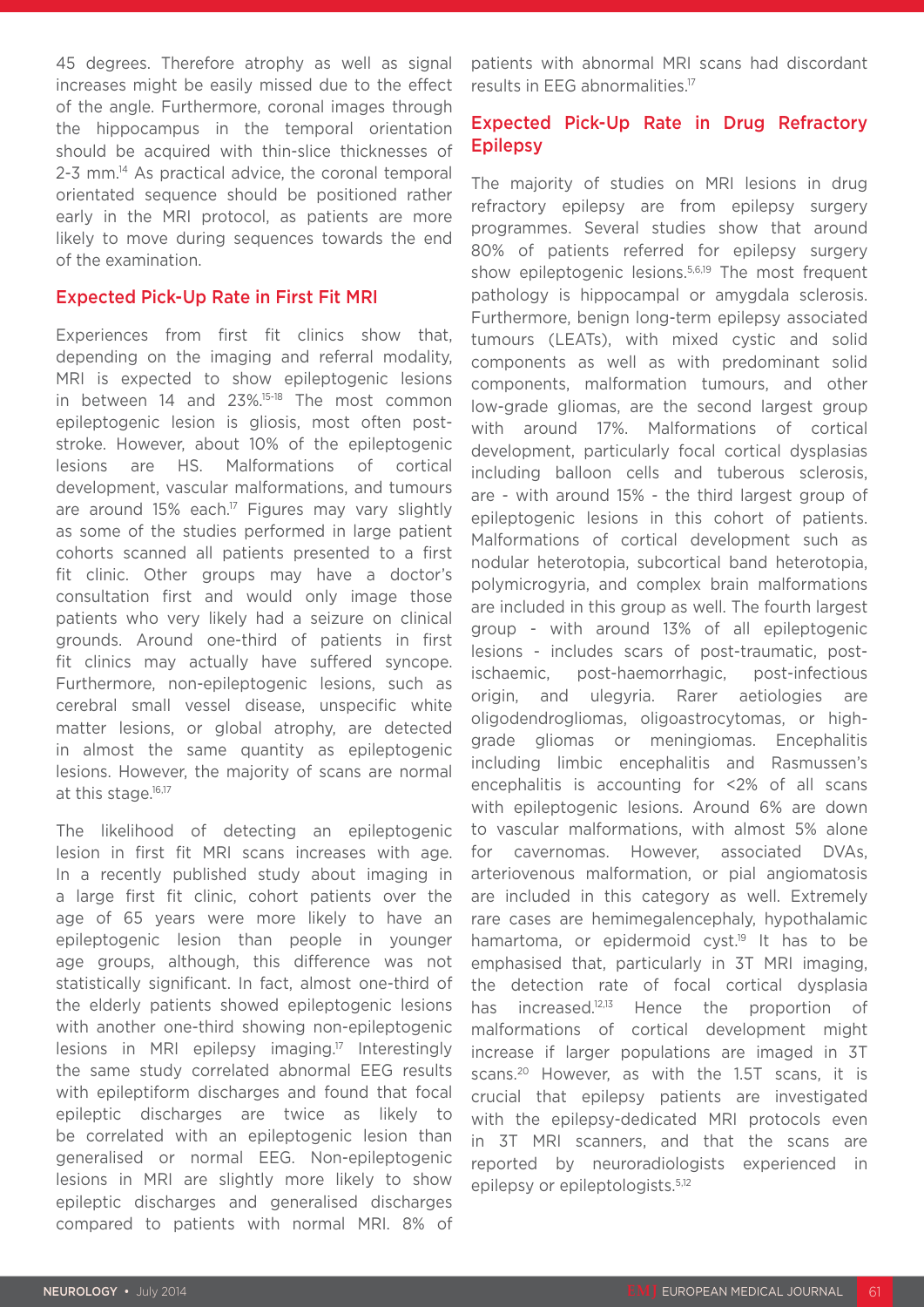## Implication on Structural Lesion and Treatment **Decision**

Epileptogenic lesions will be crucial in identifying the right epilepsy syndrome. Furthermore, detection of an epileptogenic lesion will have a significant impact on management of the epilepsy, particularly if the epilepsy is becoming drug refractory, i.e. has not responded to two appropriately chosen drugs in adequate dosages to control seizures.<sup>21</sup> In fact, if cavernoma is detected as the underlying epilepsy aetiology, the ILEA recommends exploring epilepsy surgery after the first antiepileptic drug failed.22 This is down to the fact that cavernomas are responding very well to epilepsy surgery. The likelihood of becoming seizure-free with the second drug is low in this patient group, and cavernomas pose an additional bleeding risk.

Even in the first fit clinic where people may present with generalised seizures in the first instance, detection of a focal lesion may well guide the clinician to use antiepileptic drugs which are primarily used in focal epilepsies.23 However, if the imaging fails to detect a focal lesion the clinician may well consider using an antiepileptic drug for generalised seizures in that patient. This might exclude the choice of drug, which would suit the patient best with regards to the side-effect profile.<sup>24</sup>

In patients with focal epilepsy becoming drug refractory, a normal MRI brain scan should not withhold referral for evaluation for epilepsy surgery.<sup>5,25</sup> It might be worth at this point of the epilepsy management to confirm the diagnoses of epilepsy in the first instance with video electroencephalogram monitoring as well as performing a further dedicated advanced-epilepsy MRI in order to look for very subtle changes. Even if the structural MRI shows no abnormalities, MRI post-processing may well show abnormalities which could be used as a hypothesis for the epileptogenic focus.26 Particularly for detection of focal cortical dysplasias, several methods of MRI post-processing have been described in order to identify focal areas of thickened cortex or abnormal grey/white matter differentiation.27-29

If an epileptogenic lesion is detected in MRI, the aetiology may also guide towards the success rate of epilepsy surgery.<sup>30</sup> For example, focal cortical dysplasia with balloon cells will have a very high likelihood of seizure control if the cortical part of the lesion can be resected completely.31-35 HS also shows a high likelihood of a very good outcome

in epilepsy surgery, although a recent study has shown that there may be a risk of late relapses in a reasonable number of patients.<sup>36</sup> On the other hand, cortical scars or ulegyria, are less likely to show good surgical outcome.<sup>6</sup> However, there may well be situations where the decision for an epilepsy surgery procedure with this aetiology is still very reasonable.<sup>25</sup>

#### Recommendations for MRI Protocol

A recent study has focused on the best MRI protocol for epilepsy.<sup>19</sup> The authors analysed, in a very structured approach, the characteristics of different epileptogenic entities on various MRI sequences. They performed a rank analysis of MRI sequences afterwards, which showed that fluid-attenuated inversion-recovery (FLAIR) and T2/short T1 inversion recovery (STIR) sequences are the most important. The authors concluded that the ideal epilepsy MRI protocol should contain six sequences: a 3D-T1 sequence with isotropic voxel size of maximum 1 mm, an axial and coronal T2/STIR sequence, an axial and coronal FLAIR sequence, and a susceptibility sequence for detection of haemosiderin or calcifications in the axial orientation. All sequences should be orientated to the longitudinal access of the hippocampus or perpendicular to it except the 3D-T1 sequence. All axial and coronal sequences should have a slice thickness of 3 mm or less.

One could consider adding a contrast sequence, although the authors state that only pial angiomatosis may be missed, which is an extremely rare entity. Although this study reported a higher detection rate for mesial abnormalities on axial planes orientated along the hippocampal axis, a previous study showed the opposite effect with more mesial abnormalities detected in the conventional axial orientation.<sup>37</sup> Therefore, the orientation of the axial planes remains controversial. However, 3D FLAIR and T sequences, additionally to the 3D-T1 sequence, are used more frequently, and will allow the reconstruction of either axial orientation. An epilepsy-dedicated MRI protocol, like that stated above, should certainly be applied to patients who have drug refractory epilepsy. It might be too time consuming to scan every first fit patient with this MRI protocol, which takes roughly 40 minutes scan time. However, first fit protocols should certainly have all three orientations included as well as temporal orientated coronal FLAIR and T2 weighted sequences.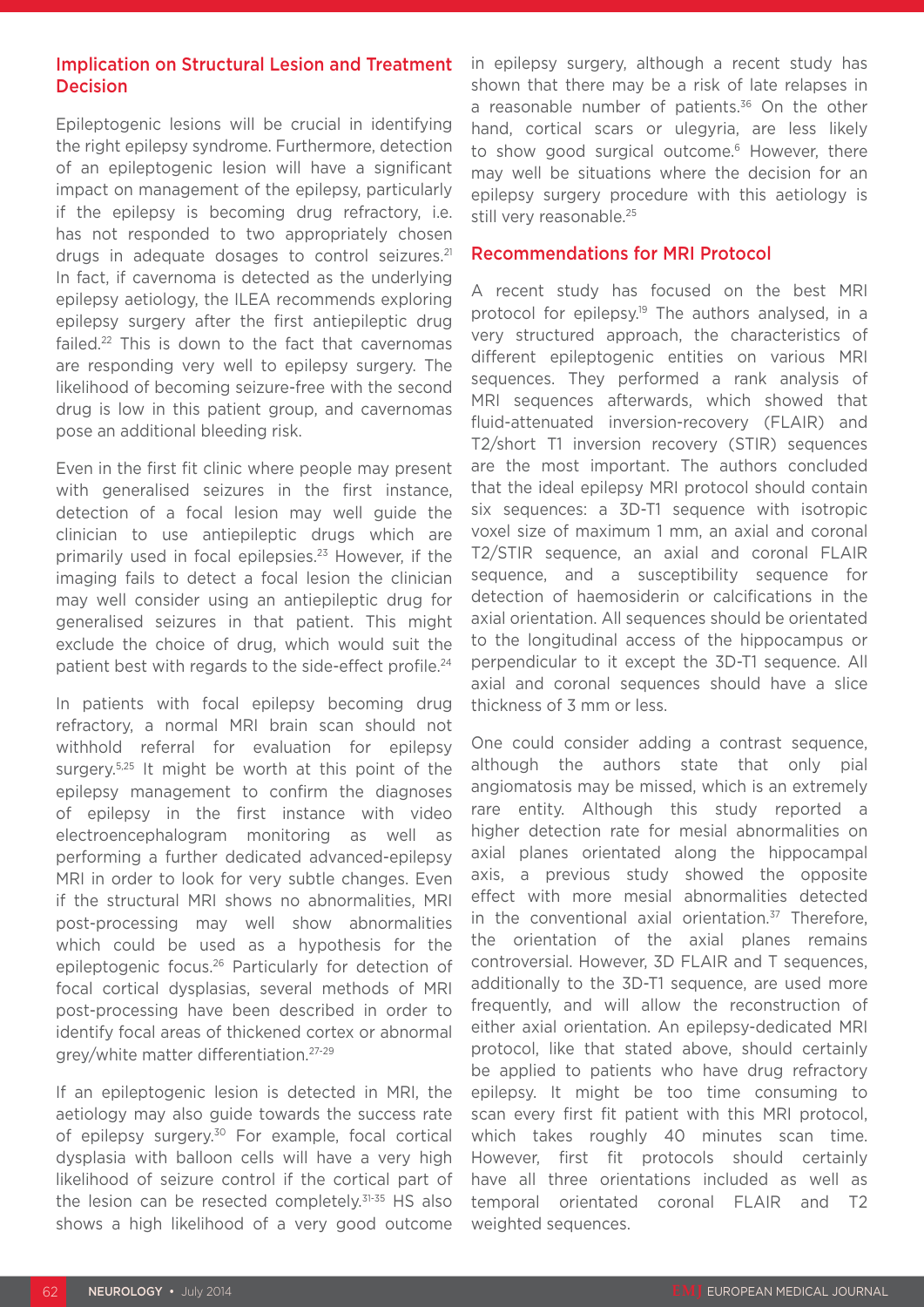#### **CONCLUSION**

In summary, imaging in epilepsy needs a dedicated approach. Particularly coronal MRI sequences have to be acquired in temporal orientation and thin-slice thicknesses. The reporting radiologist, neuroradiologist, or neurologist should be experienced in epilepsy and reporting epilepsy MRI scans. Lesions can be extremely subtle and may only be detected after several times of studying the scans. At least 20% of all people with epilepsy will have epileptogenic lesions in MRI, the rate being up to four-times as high in people with focal epilepsy. Detecting an epileptogenic lesion in MRI may well guide the clinical classification of the epilepsy syndrome and seizure type and therefore, help to decide on the most appropriate antiepileptic drug treatment. Once

two antiepileptic drugs have failed to control focal epilepsies, detection of epileptogenic lesions in epilepsy-dedicated MRI will help to identify if epilepsy surgery might be a good treatment alternative. With regards to cavernomas, ILEA recommendations suggest considering epilepsy surgery even after one antiepileptic drug failed to control the epilepsy. CT imaging in epilepsy is helpful in acute situations to exclude other underlying neurological conditions, which may trigger acute seizures such as stroke, intracranial haemorrhage, and encephalitis, among others. CT may help to detect calcifications as - for example in patients who suffer from cysticercosis - the underlying aetiology of epilepsy. However, in non-acute imaging of epilepsy, dedicated epilepsy MRI is first choice.

#### REFERENCES

1. Reinikainen KJ et al. CT brain scan and EEG in the diagnosis of adult onset seizures. Epilepsy Res. 1987;1(3):178–84.

2. Kuzniecky R et al. Magnetic resonance imaging in temporal lobe epilepsy: pathological correlations. Ann Neurol. 1987;22(3):341–7.

3. Sperling MR et al. Magnetic resonance imaging in intractable partial epilepsy: correlative studies. Ann Neurol. 1986;20(1):57–62.

4. Kuzniecky RI et al. Multimodality MRI in mesial temporal sclerosis: relative sensitivity and specificity. Neurology. 1997;49(3):774–8.

5. Von Oertzen J et al. Standard magnetic resonance imaging is inadequate for patients with refractory focal epilepsy. J Neurol Neurosurg Psychiatry. 2002;73(6):643–7.

6. Urbach H et al. MR imaging in the presurgical workup of patients with drug-resistant epilepsy. AJNR Am J Neuroradiol. 2004;25(6):919–26.

7. Duncan JS. Imaging and epilepsy. Brain J Neurol. 1997;120(Pt 2):339–77.

8. Jack CR Jr et al. Temporal lobe seizures: lateralization with MR volume measurements of the hippocampal formation. Radiology. 1990;175(2):423–9.

9. Cook MJ et al. Hippocampal volumetric and morphometric studies in frontal and temporal lobe epilepsy. Brain. 1992;115(Pt 4):1001–15.

10. Barkovich AJ. Recommendations for neuroimaging of patients with epilepsy. Commission on Neuroimaging of the International League Against Epilepsy. Epilepsia. 1997;38(11):1255–6.

11. McBride MC et al. Failure of standard magnetic resonance imaging in patients with refractory temporal lobe epilepsy. Arch Neurol. 1998;55(3):346–8.

12. Phal PM et al. Qualitative comparison of 3-T and 1.5-T MRI in the evaluation of epilepsy. AJR Am J Roentgenol. 2008;191(3):890–5.

13. Mellerio C et al. 3T MRI improves the detection of transmantle sign in type 2 focal cortical dysplasia. Epilepsia. 2014;55(1):117–22.

14. Bronen RA et al. A systematic approach for interpreting MR images of the seizure patient. AJR Am J Roentgenol. 1997;169(1):241–7.

15. King MA et al. Epileptology of the first-seizure presentation: a clinical, electroencephalographic, and magnetic resonance imaging study of 300 consecutive patients. Lancet. 1998;352(9133):1007–11.

16. Liu RSN et al. The structural consequences of newly diagnosed seizures. Ann Neurol. 2002;52(5):573–80.

17. Hakami T et al. MRI-identified pathology in adults with new-onset seizures. Neurology. 2013;81(10):920–7.

18. Pohlmann-Eden B, Newton M. First seizure: EEG and neuroimaging following an epileptic seizure. Epilepsia. 2008;49 Suppl 1:19–25.

19. Wellmer J et al. Proposal for a magnetic resonance imaging protocol for the detection of epileptogenic lesions at early outpatient stages. Epilepsia. 2013;54(11):1977–87.

20. Bien CG et al. Trends in presurgical evaluation and surgical treatment of epilepsy at one centre from 1988- 2009. J Neurol Neurosurg Psychiatry. 2013;84(1):54–61.

21. Kwan P et al. Definition of drug resistant epilepsy: consensus proposal by the ad hoc Task Force of the ILAE Commission on therapeutic strategies. Epilepsia. 2010;51(6):1069–77.

22. Rosenow F et al. Cavernoma-related epilepsy: review and recommendations for management--report of the Surgical Task Force of the ILAE Commission on therapeutic strategies. Epilepsia. 2013;54(12):2025–35.

23. Marson AG et al. The SANAD study of effectiveness of valproate, lamotrigine, or topiramate for generalised and unclassifiable epilepsy: an unblinded randomised controlled trial. Lancet. 2007;369(9566):1016–26.

24. Marson AG et al. The SANAD study of effectiveness of carbamazepine, gabapentin, lamotrigine, oxcarbazepine, or topiramate for treatment of partial epilepsy: an unblinded randomised controlled trial. Lancet. 2007;369(9566):1000–15.

25. Alarcón G et al. Is it worth pursuing surgery for epilepsy in patients with normal neuroimaging? J Neurol Neurosurg Psychiatry. 2006;77(4):474–80.

26. Duncan JS. Epilepsy in 2010: Refinement of optimal medical and surgical treatments. Nat Rev Neurol. 2011;7(2):72–4.

27. Huppertz HJ et al. Enhanced visualization of blurred gray-white matter junctions in focal cortical dysplasia by voxel-based 3D MRI analysis. Epilepsy Res. 2005;67(1-2):35–50.